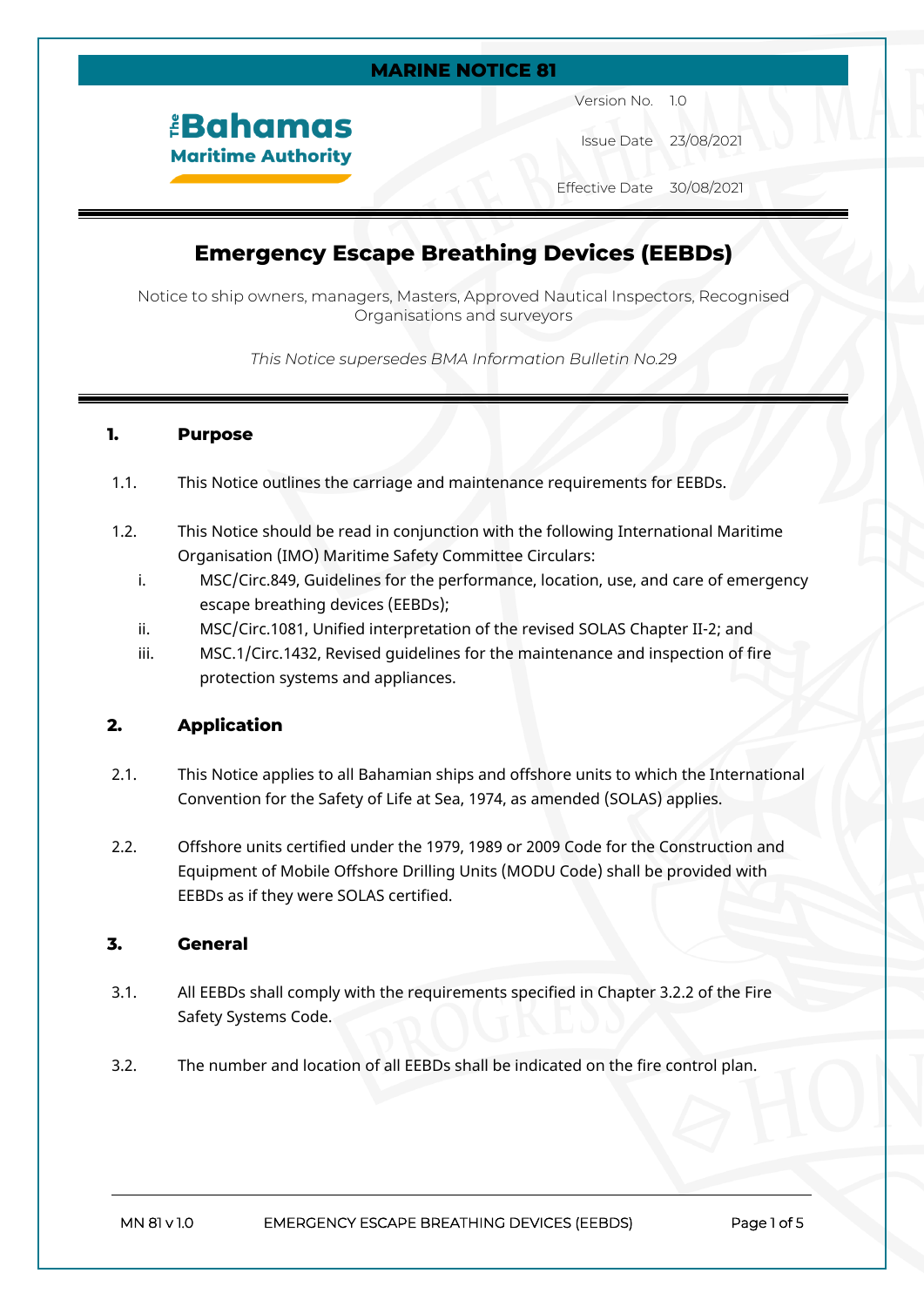

# **4. Carriage Requirements**

- 4.1. Regulation 13.3.4 of Chapter II-2 of SOLAS specifies the following minimum carriage requirement for EEBDs in accommodation spaces:
	- i. *Cargo ships*: 2 EEBDs;
	- ii. *Passenger ships carrying not more than 36 passengers* : 2 EEBDs in each main vertical zone;
	- iii. *Passenger ships carrying more than 36 passengers*: 4 EEBDs in each main vertical zone.
- 4.2. The number of EEBDs to be provided in the machinery spaces is not specified in SOLAS, however guidance is provided in MSC/Circ.1081.
- 4.3. The Bahamas Maritime Authority (BMA) requires the Company<sup>1</sup> to carry out a risk assessment to determine the location and number of EEBDs required in the machinery spaces. The risk assessment should take into account the guidance provided in MSC/Circ.1081.
- 4.4. The risk assessment must consider the size and layout of the machinery spaces, number of persons normally present, the length of the escape routes and any other relevant factors. Unless personnel are individually carrying EEBDs, consideration should be given to placing EEBDs along the escape routes within the machinery spaces or at the foot of each escape ladder within the space. In addition, control spaces and workshops located within the machinery spaces should also be considered for the possible location of EEBDs.
- 4.5. The number and location of EEBDs required in the machinery spaces identified by the risk assessment is to be agreed with the Recognised Organisation responsible for the issue of statutory certificates on behalf of the BMA. Documentation related to the risk assessment results/conclusions is to be maintained onboard
- 4.6. In the event that the Company and Recognised Organisation cannot reach agreement on the location and numbers of EEBDs to be provided in the machinery spaces, the BMA will act as the final arbiter.
- 4.7. All ships shall carry spare EEBDs that shall be located in a control station. Cargo ships and offshore units shall carry a minimum of 1 spare EEBD and passenger ships shall carry a minimum of 2 spare EEBDs.

<sup>1</sup> The "Company" is the entity responsible for the management of the ship in accordance with the ISM Code. For ships to which the ISM Code is not applicable, the Company is the Managing Owner in accordance with Section 52 of the Bahamas Merchant Shipping Act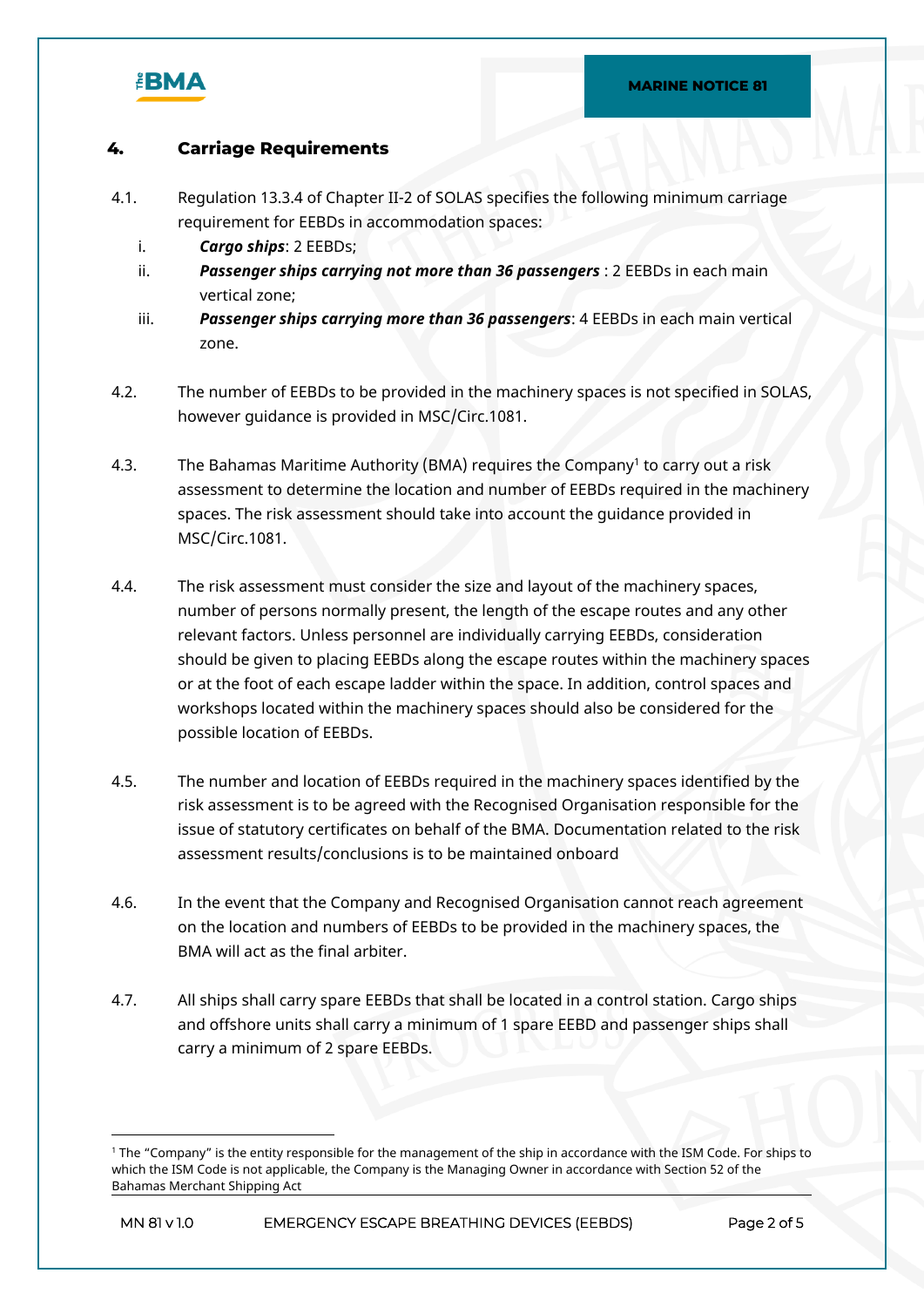

- 4.8. In order to satisfy the SOLAS requirements for on-board training in the use of EEBDs, the vessel shall have either:
	- i. at least one separate EEBD clearly marked as designated for training; or
	- ii. facilities to re-instate the EEBD that was used during the training exercise to a fully operational condition (such as means of recharging the cylinder to full operating pressure).
- 4.9. With respect to Bahamian ships carrying dangerous chemicals in bulk, the BMA will permit the carriage of the emergency equipment specified in either paragraph 14.3.1 of the International Code for the Construction and Equipment of Ships Carrying dangerous Chemicals in Bulk (IBC Code) or paragraph 3.16.10 of the Code for the Construction and Equipment of Ships Carrying Dangerous Chemicals in Bulk (BCH Code), in lieu of EEBDs.
- 4.10. With respect to Bahamian ships carrying liquefied gases in bulk, the BMA will permit the carriage of the emergency equipment specified in paragraph 14.4.2 of the International Code for The Construction and Equipment of Ships Carrying Liquefied Gases in Bulk 1983, as amended (IGC Code), in lieu of EEBDs.

#### **5. Inspection and Testing**

- 5.1. All EEBDs shall be inspected by a competent person at least annually.
- 5.2. Maintenance and servicing of EEBDs shall be carried out in accordance with the manufacturer's instructions.
- 5.3. Hydrostatic pressure testing of EEBD cylinders shall be undertaken at least once every five years, or in accordance with the manufacturer's instructions if such testing is required on a more frequent basis. The test pressure and test date shall be clearly and permanently marked on the cylinder.
- 5.4. Where EEBDs are fitted with a small capacity oxygen cartridge and manufacturers specify a fixed service life without scheduled hydrostatic pressure testing (e.g. "Ocenco" M-20.2), hydrostatic testing is not required.

# **6. Records**

6.1. Records of inspection, maintenance and testing shall be retained on board for examination. The records must include the test certificates and the inspection status of each cylinder.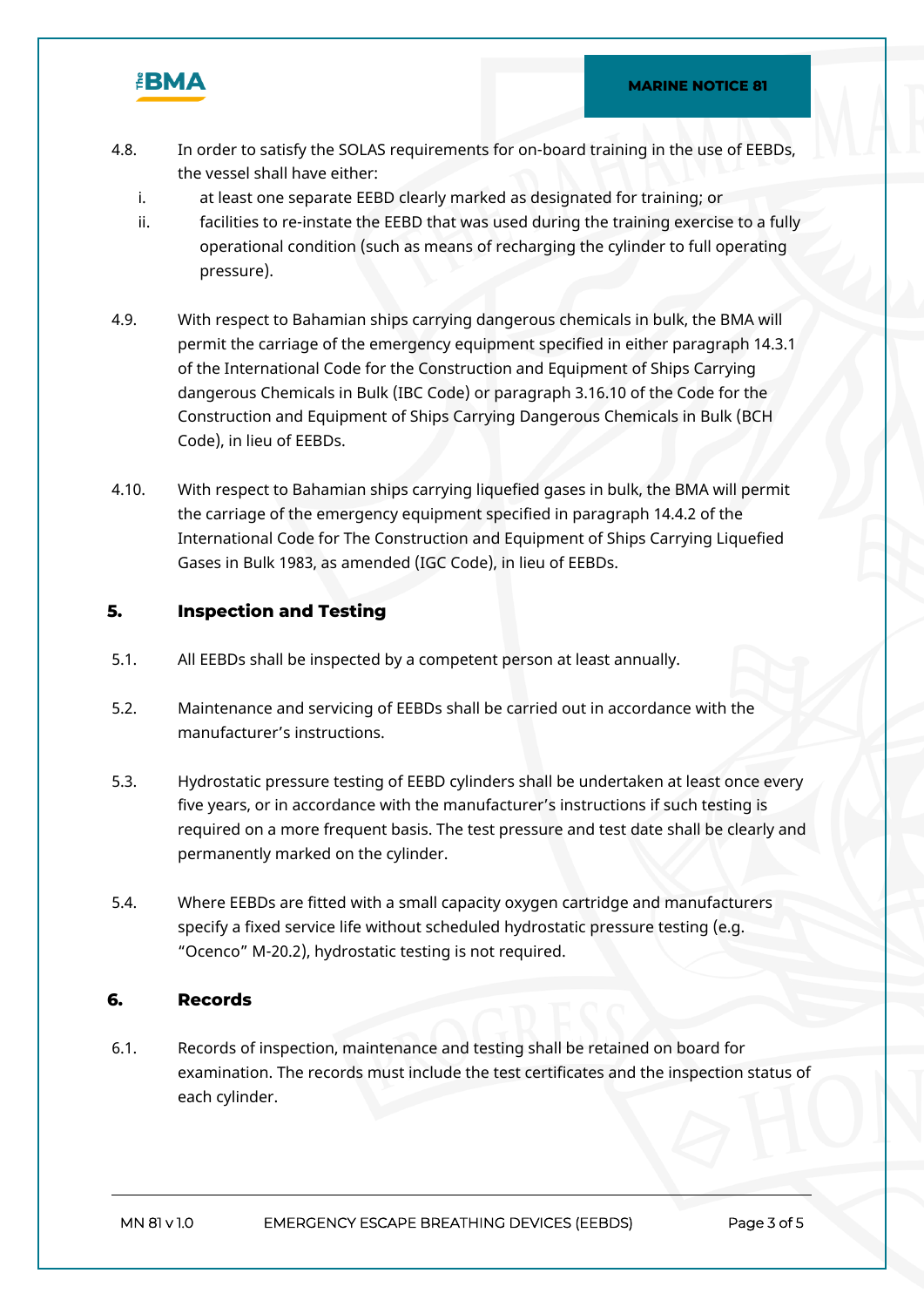

# **7. Survey Requirements**

- 7.1. During Safety Equipment surveys the Recognised Organisation shall verify that:
	- i. the manufacturer's instructions for the EEBDs are provided and are readily available on board;
	- ii. the EEBDs have been inspected and maintained in accordance with the manufacturer's instructions and this Bulletin;
	- iii. the records of inspection, maintenance and testing are available and up to date;
	- iv. spare EEBDs are provided in accordance with paragraph 4.6.
- 7.2. Recognised Organisations shall notify the BMA, with relevant recommendations, when a Bahamian ship does not satisfy the requirements for periodical inspections and testing or carriage of spares, prior to the issue or endorsement of a Cargo Ship Safety Equipment Certificate, Passenger Ship Safety Certificate or any other statutory certificate that relates to safety equipment (e.g. MODU/MOU Safety certificates).

# **8. Queries**

8.1. Any queries on this Notice may be addressed to [tech@bahamasmaritime.com](mailto:tech@bahamasmaritime.com) or by contacting any BMA office.